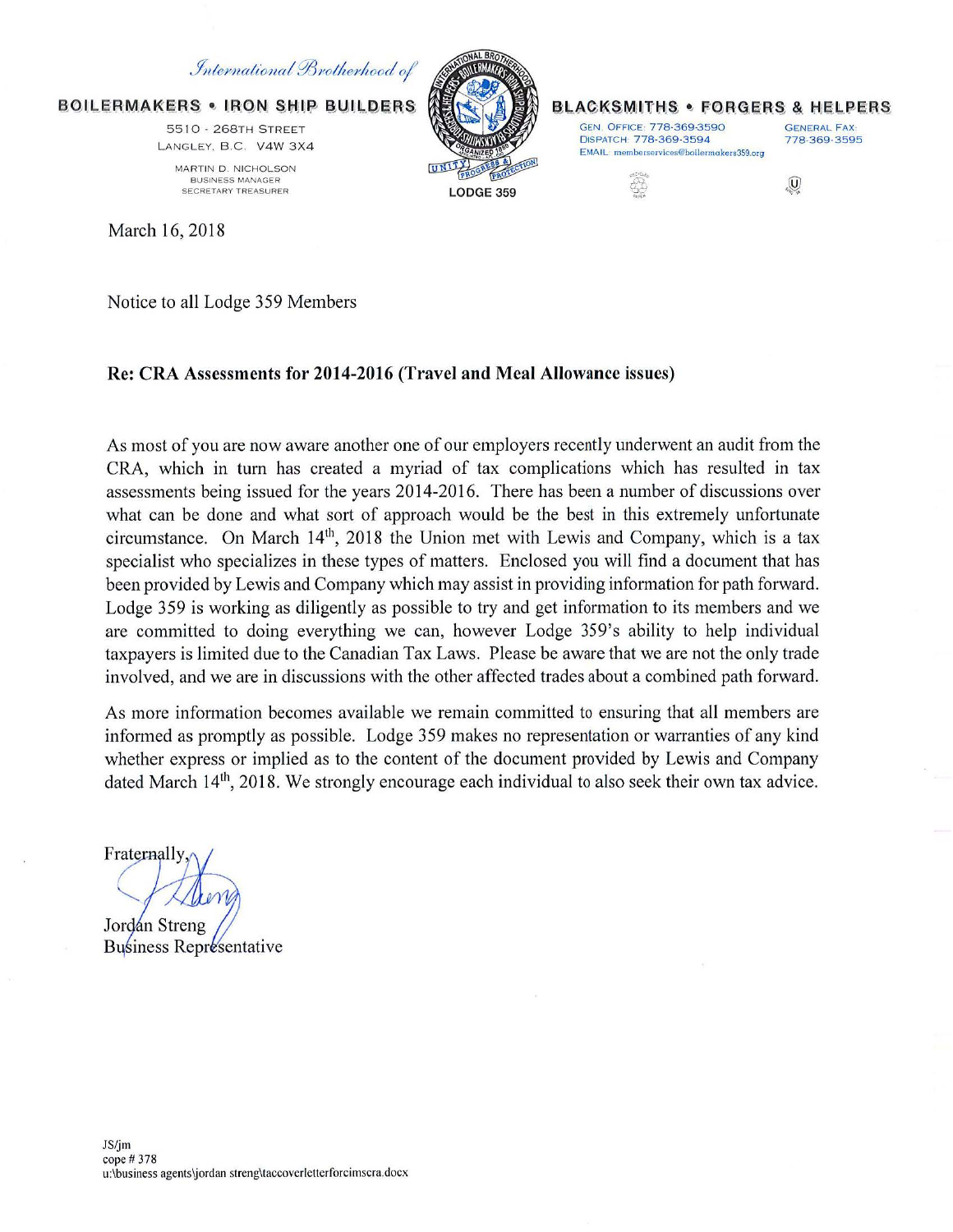LEWIS & COMPANY

CHARTERED PROFESSIONAL ACCOUNTANTS

Suite 1610, Guinness Tower 1055 West Hastings Street Vancouver, B.C. V6E 2E9

Ph. (604) 664-0680 Fax (604) 685-3806 8.C. 1-800-667-5797

# MEMORANDUM

| TO:          | Mr. Ken Noga & Mr. Jordan Streng, International Brotherhood of<br>Boilermakers, Iron Ship Builders, Blacksmiths, Forgers & Helpers<br><b>Boilermakers Lodge 359</b> |
|--------------|---------------------------------------------------------------------------------------------------------------------------------------------------------------------|
| <b>FROM:</b> | <b>Hugh Woolley</b>                                                                                                                                                 |
| DATE:        | March 14, 2018                                                                                                                                                      |
|              |                                                                                                                                                                     |

SUBJECT: Canada Revenue Agency Audit

This morning we met at my office to discuss the actions that the Canada Revenue Agency ("CRA") has taken involving various members of your union.

I understand that the CRA has conducted payroll audits of various employer companies and determined that travel allowances and overtime meal allowances are taxable benefits to your members. Further, I understand that the CRA has issued Notices of Reassessment in respect of prior years' tax returns of many union members. Although none of the employees have been issued amended T4 slips, it appears that these reassessments pertain to these meal and travel allowances.

Very generally, the basis of the CRA 's reassessments can be summarized as follows:

## Overtime Meals

Subsection 6(1) of the Income Tax Act requires that an employee include in their income the value ofall benefits received by virtue of their employment. Generally, this includes the cost of free meals or a meal allowance.

It is generally agreed that an employee benefit does not arise when the benefit primarily accrues to the employer not the employee. A simple example of this would be workplace training. Even though the employees may benefit from the work-related training, the training is primarily for the benefit of the employer not the employee.

The CRA is willing to accept that an "overtime meal" (or an allowance in respect of an overtime meal) does not result in an employee benefit (presumably on the basis that the primarily beneficiary of the employee working overtime is the employer) if various conditions are met. These conditions are arbitrary imposed by the CRA and are not set out in the Income Tax Act. These conditions include that the cost of the meal (or allowance) doesn't exceed \$17 unless the particular work location justifies a higher rate based on relative cost of food in that locale or there are "other significant extenuating circumstances''.

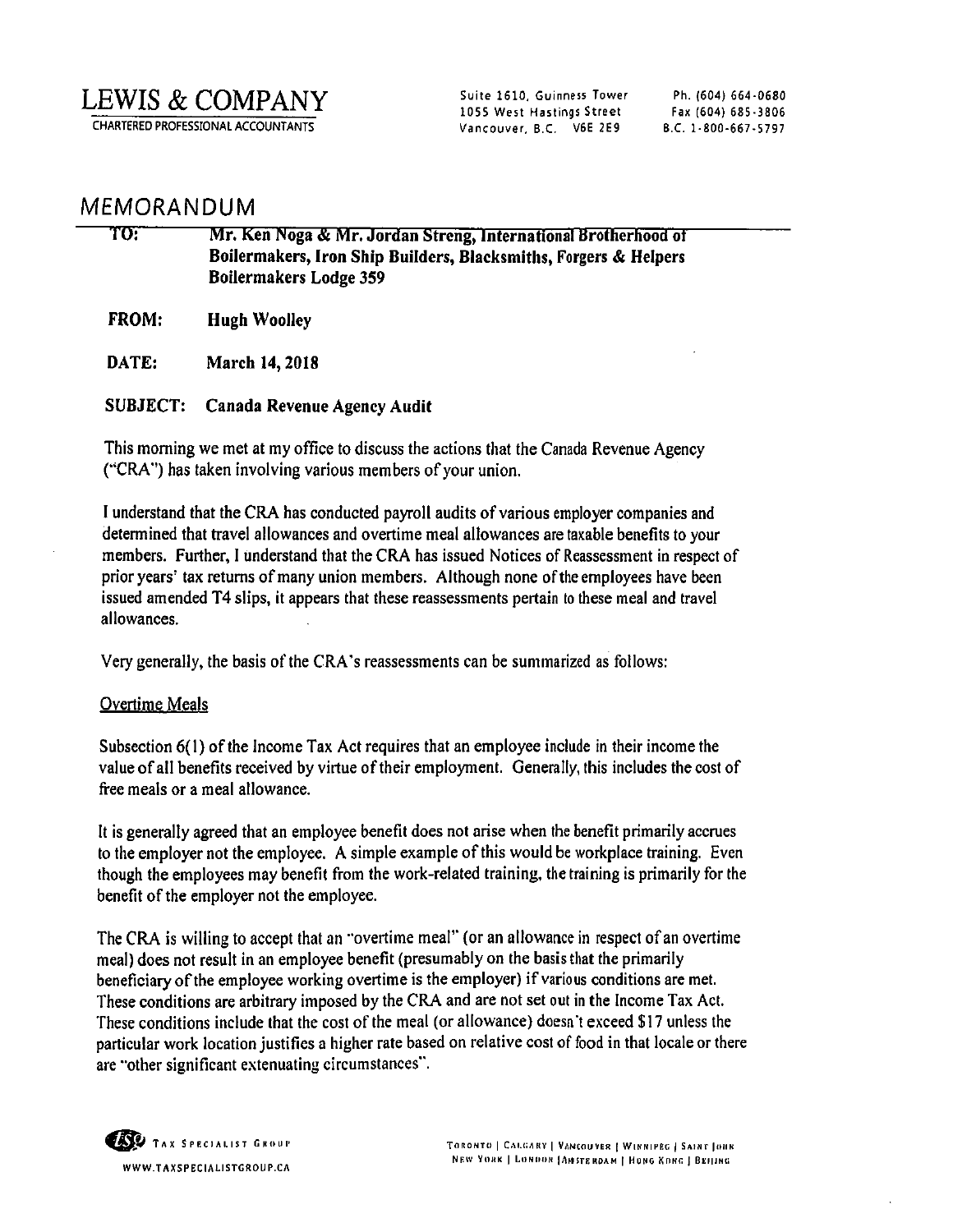# **LEWIS & COMPANY**

CHARTERED PROFESSIONAL ACCOUNTANTS

This \$17 is a threshold not an exemption. That means any meal (or allowance) over \$17 is fully taxable rather than just the portion that exceeds \$17. Put another way, an employee in a 40% marginal tax bracket receiving a \$25 allowance will retain only 60% of the \$25 (or \$15) which is less than they would retain in they received a \$17 non-taxable allowance.

I understand that the CRA included the value of all overtime meal allowances received as taxable employment income on the basis that the employees received an overtime meal allowance which exceeded the CRA's arbitrary \$17 threshold.

### Travel Allowance

I understand that travel costs are only reimbursed for out of town work.

Subsection 6(6) of the Income Tax Act (the "Act") excludes from an employee's income an allowance for travel between the employee's principal place of residence and a special work site (being a location at which the employee worked on a temporary basis and the employee could not reasonably be expected to return to their principal place ofresidence) PROVIDED that such allowance is "reasonable".

The Act does not define what is a reasonable allowance. Although paragraph  $18(1)(r)$  of the Act states that the employer may not claim a tax deduction for amounts paid to employees that exceeds prescribed millage rates (54 cents per km in 2016), these limits do not dictate what an employee may receive as a non-taxable allowance.

In a private letter technical interpretation dated December 30, 2013 the CRA's head office stated that for the purposes of subsection  $6(6)$  of the Act that is a "question of fact" what is a reasonable allowance and that any "allowance that approximates the transportation expenses to be incurred by the employee would generally be considered reasonable".

**1** understand that employees are paid a per kilometre allowance for out of town travel based on the distance between Burnaby City Hall and the special work site regardless of the particular employee's actual travel distance.

I understand that in some instances the actual distance travelled exceeds the distance from Burnaby City Hall to the special work site and in some instances the actual distance travelled is less.

I understand that the language in the contracts basing the allowance on the distance from Burnaby City Hall was an administrative convenience intended to simplify the record keeping of the various employers so that they did not have to track the distance from the home of each employee (when there were often hundreds of employees working on a particular job site and frequently the particular employees hired changed from job site to job site).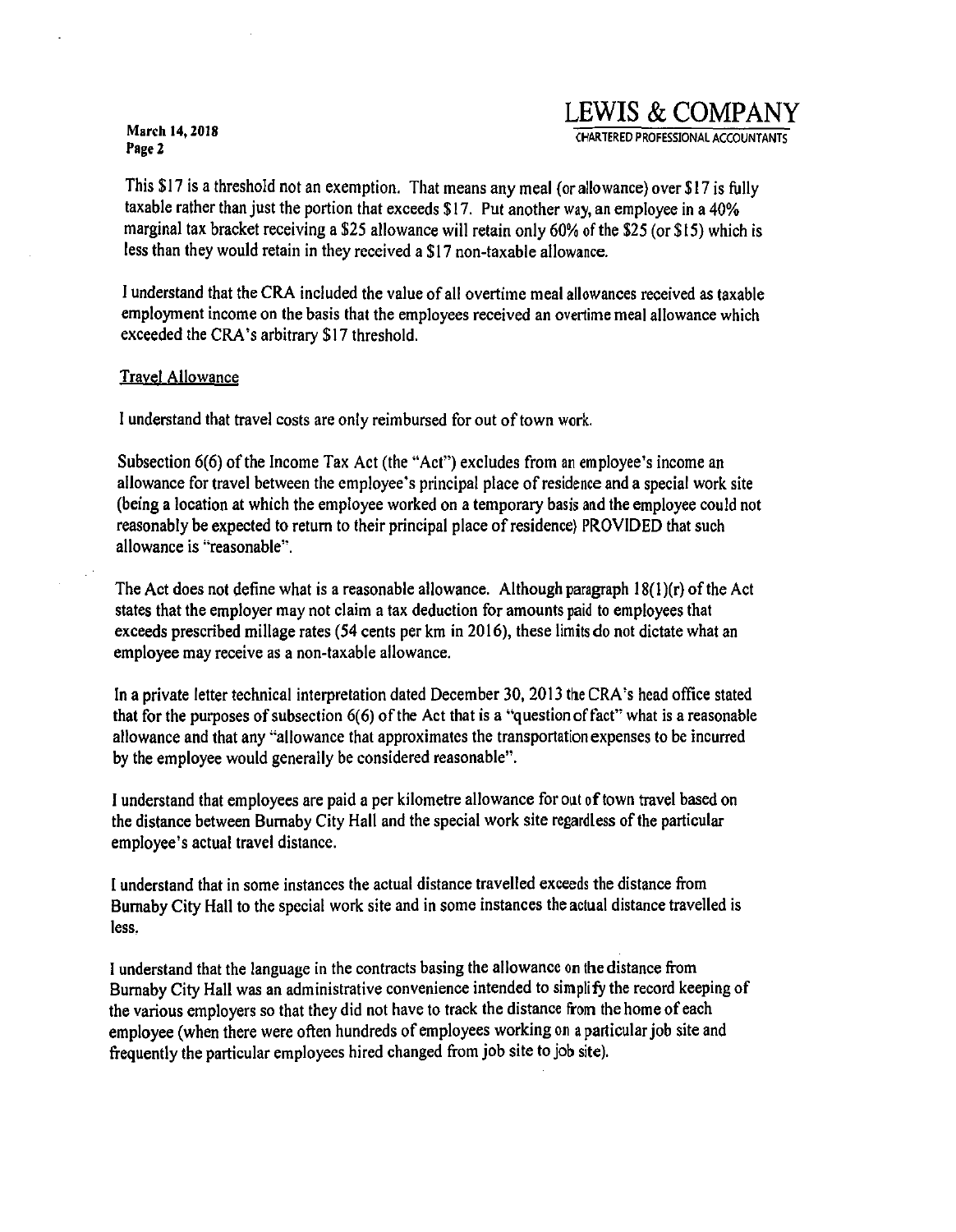# **LEWIS & COMPANY**

CHARTERED PROFESSIONAL ACCOUNTANTS

I understand that the CRA included the value of all travel allowances received as taxable employment income on the basis that the allowance was based on the distance from Burnaby City Hall and not the employees residence.

Although subsection 6(6) of the Act refers to the transportation between the employee's principal place of residence and the special work site, it does not require that the reimbursement be based on that particular distance but only requires that the allowance be "reasonable".

## Plan of Action

Based on what has transpired, I would recommend the following course of action.

- I. All employees must be aware that in order to protect their legal right to appeal the increased tax set out in the recently received Notice of Reassessment, that they must file with the CRA a Notice of Objection on Form T400 within 90 days of the date set out in their particular Notice of Reassessment. Appendix A to this memo sets outs some issues that the employees may wish to consider but it is imperative that each employee seek independent tax advice from their accountant or lawyer because the union is not in a position to provide this tax advice and because each member's situation is unique.
- 2. Besides filing a Notice of Objection, employees may wish to consider whether they should amend their income tax returns to claim their actual automobile costs as an employment expense.

Employees who are in receipt of a non-taxable allowance are not pennitted to claim their actual employment related travel expenses. However, ifthe CRA believes that the amounts that the employees received are, in fact, a taxable allowance, then it may be possible for the employee to claim various car expenses provided that a number of conditions are met, including:

- A. Their employer signs CRA Form T2200 "Declaration of Conditions of Employment'' stating that it was a condition of employment that the employee have a motor vehicle for work purposes. If the employer is unable to attest to this fact then this option may not be possible. This may be an issue if the union contract does not contain such a requirement.
- B. The employee kept track of their actual car expenses including lease payments or capital cost of purchasing the car (including interest on any car loan), insurance premiums, repairs and maintenance costs and fuel costs.
- C. The employee kept track of the their milage they drove the vehicle to work sites compared to the total millage driven during the year.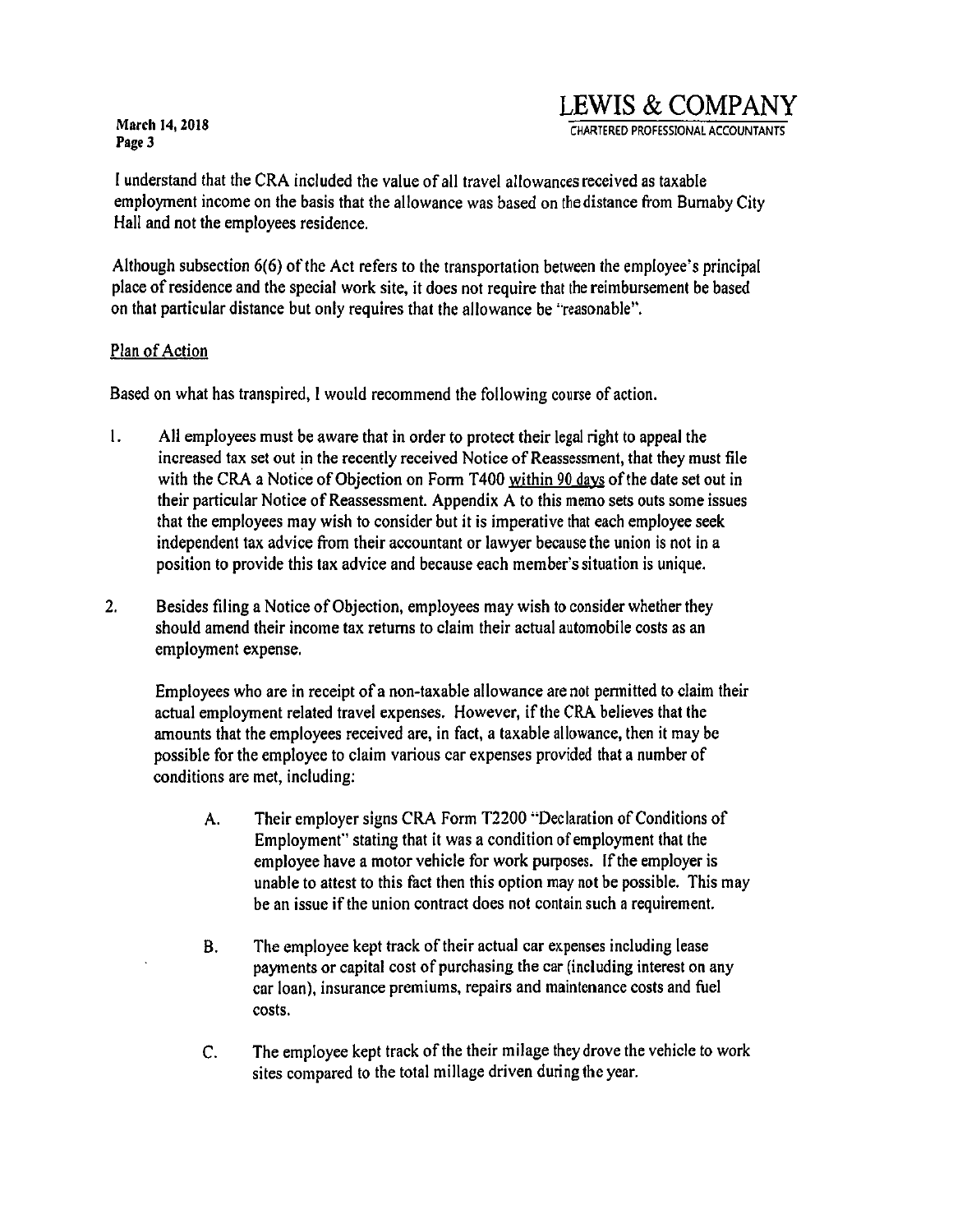# **LEWIS & COMP ANY**

CHARTERED PROFESSIONAL ACCOUNTANTS

Appendix B to this memo sets out the required information.

Generally, the CRA will permit an individual to amend their tax returns for up to I 0 years to claim deductions that they have previously failed to claim. This I 0 year window exists to claim deductions even though the CRA is not legally permitted to reassess taxpayers to increase their tax payable more than 3 years after they originally assessed the individual's tax return (expect in limited circumstances such as fraud).

Even if employees wish to file a Notice of Objection, they may wish to pursue this matter on both fronts by also amending their tax returns in the event that their Notices of Objection are not successful.

Also, if an employee would simply prefer to amend their tax returns to claim their actual car expenses, they may still wish to file a Notice of Objection to prevent the CRA 's collections department from taking collection action while they are waiting for the CRA to process their adjustment. Generally, the CRA is not pennitted to take collection action while a Notice of Objection is in effect.

3. Even if the CRA's position is upheld and the tax is ultimately owing by the employee (or if, for any reason, the employee has no interest in disputing the reassessment) it may be possible for the employees to request that the CRA waive any associated interest or penalty charges on the basis that the additional tax resulted from an incorrect T4 slip prepared by their employer and not from any action on their part. Appendix C is the from required to be filed in this regard. Generally, the CRA will not consider a waiver request while the taxpayer has a Notice of Objection outstanding on the same issue so this process may have to follow the ultimate resolution of the Notice of Objection process.

## Likelihood of Success

Fighting the CRA can be a very frustrating process. I am not optimistic of the employees' chances of success at the Notice of Objection level and caution against spending too much money in this pursuit. Having said that, I truly believe that the CRA has shown no reasonableness in their approach to this audit. This is because the CRA's Appeals Division is likely to merely "ruber-stamp" and confirm any assessment that is in accordance with their published position. If any employee has the ability to fight this process through the Tax Court of Canada (it is possible to selt~represent under the Tax Court's infonnal procedure), I suspect that they would have a decent change of success for a variety of reasons including the fact that they are clearly within the policy intent of these rules and the actual allowance is most likely a reasonable approximation of the employee's actual travel expenses.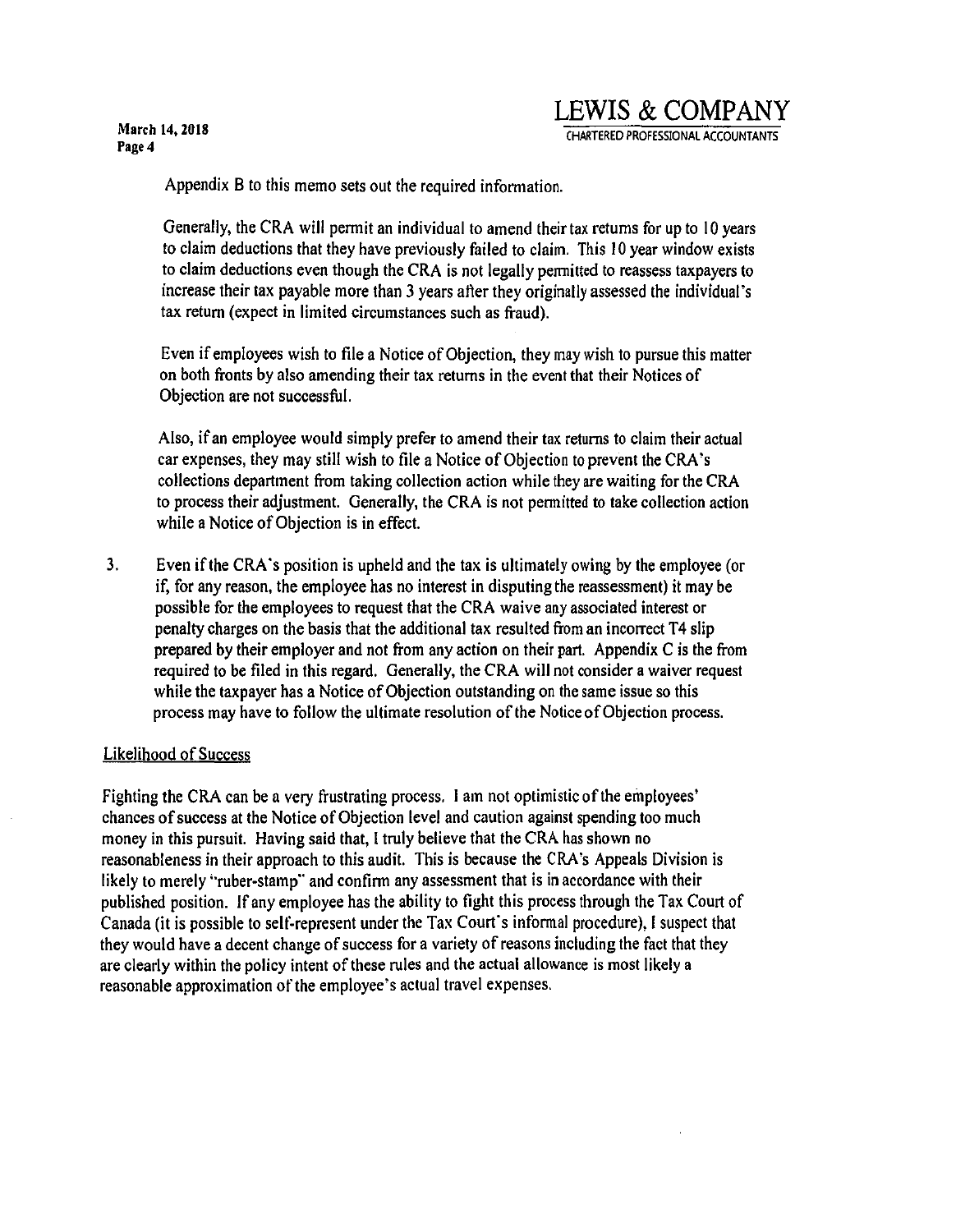## Going Forward

- I. I suspect that the CRA will only be willing to consider the overtime meals to be nontaxable if they do not exceed \$17. It may be possible to see if the CRA is willing to increase his amount for manual labour but I suspect that this sort of negotiation would have to occur with the CRA at the national level.
- 2. With respect to the travel allowances, the main problem appears to be that the allowance was not based on the distance from the employee's place of residence. Although it is arguable that a reasonable allowance could still exits without the calculation being based on the distance from the employee's residence to the special work site, I doubt that the CRA is willing to assess on any other basis.

If you have any questions on any of these issues, please call me.

Hugh Woolley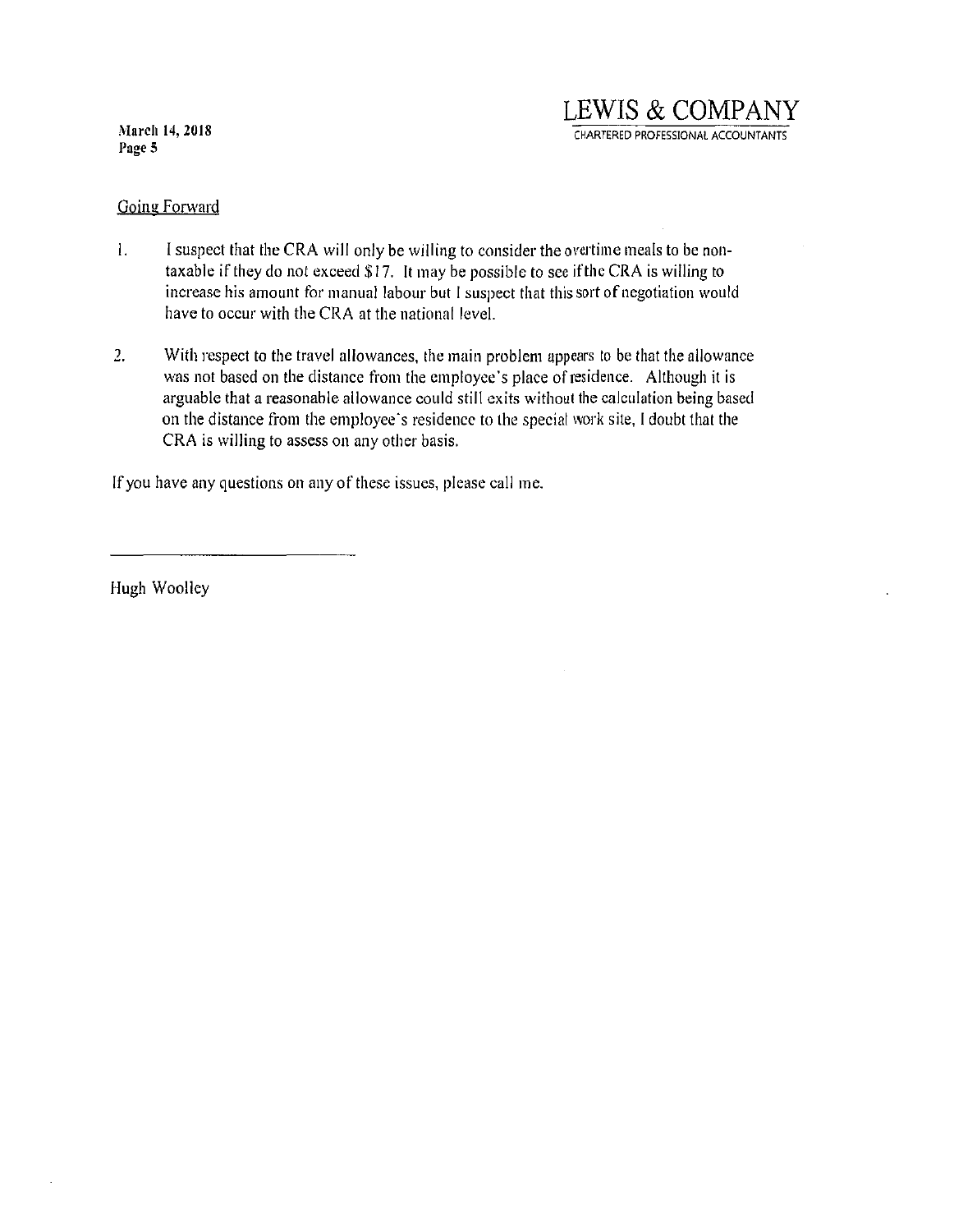Canada Revenue Agency du revenue

#### **OBJECTION-INCOME TAX ACT**

Clear Data

Help

Protected B when completed

You can use this form to file an objection to a notice of assessment or a notice of determination issued under the Income Tax Act.

Delver or mail your completed form to the Chief of Appeals al your tax services office or tax centre.

Filing deadlines - If you are an individual (other than a trust) or filing for a lestamentary trust the time limit for filing an objection is whichever of the following two dates is later; one year after the date of the return's filing deadline; or 90 days after the day we sent the notice or assessment or notice of determination. In exay other case you have to file an objection within 90 days or the day we sent the notice of assessment or notice of determination.

Large corporations - In addition to providing facts and reasons for objecting, large corporations have to describe each issue and specify the relief they want for each one

Collection action - We usually postpone collection action on amounts in dispute until90 days after we mail the Minister's decision. In some situations we will not postpone collection action on disputed amounts, such as for taxes you had two withhold andremit. In all cases,

 $SNDIX$  " $A''$ interest will continue to accrue on any amount payable. For more information contact the Appeals Division at your tax services office or tax centre. Name To<sup>-</sup> Chief of Appeals From: Address (as shown on your notice) Address Telephone (including area code) Home. **Business** Name and address of any authorized representative (if applicable) Telephone (includingarea code) Please provide the following information or enclose a copy of your notice of assessment or notice of determination. Tax year (for T2s sh Date of notice Number of notice (If printed on notice) fiscal period end Year Menti Please state the relevant facts and reasons for your objection (if you need more room, attach a separate sheet). **SAMPLE WORDING FACTS** ...the employee must enter the amount that they were reassessed (by issue if possible) **REASONS** 1. With respect to overtime meal allowance. If is the CRA's position that no employee benefit arises in respect of an overtime meal provided that Framount does to excell the higher amount as is reasonable in the circumstances considering factors such as food costs<br>In the particular area or other extenualing circumstances. Due to the remoteness of the special work si allowance in excess of \$17. 2 With respect to the travel allowance, all amounts received were "reasonable" as isrequired by subsection 6(6) of the Income Tax Act. h a

private technical interpretationdated December 30, 2013 the CRA stated that for the purposes of subsedion 6(6) of the Income Tax Act that it was<br>a "question of fact" what is a reasonable allowance and that any "allowance t deduct to specific amounts per kilometer, the income Tax Act does not similarly limit the amount that anemployee may receive as a non-taxable<br>allowance. All allowances received were intended to reasonably approximate to th keep track of the distance to the special work site from the homes of thousands of potential employees that may constantly change<br>from contract to contract. However, in no way does this mean that the amount received by the circumstances.

Your signature (or of an authorized person, if a corporation or trust is filing the objection)

Date Namm Oay Yanl

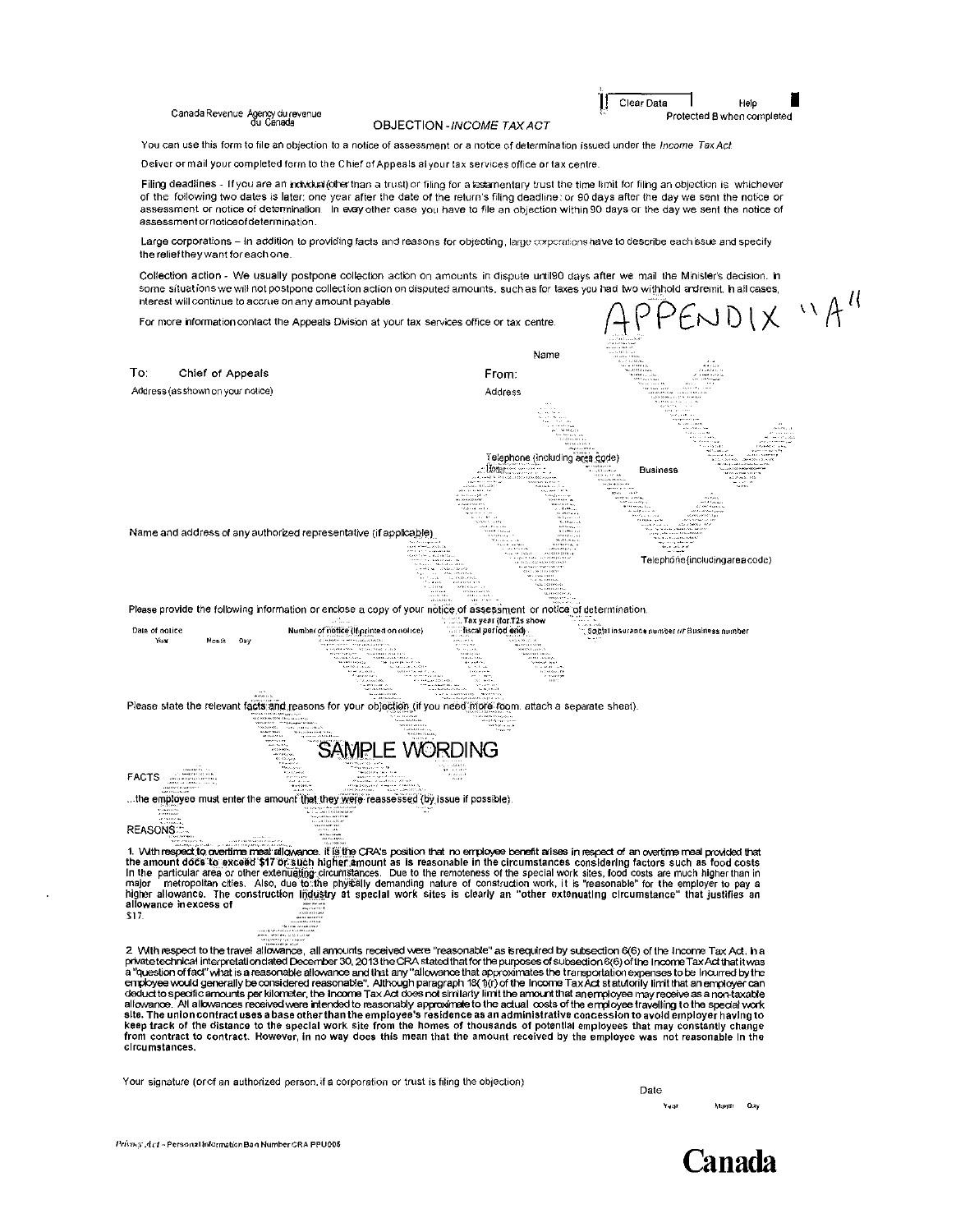101

 $\ddot{\phantom{0}}$ 

APPENDIX "B"

**Protected B** when completed

### STATEMENT OF EMPLOYMENT EXPENSES

Guide T4044, Employment Expenses, has information to help you complete this statement and the schedule on the back. The chapters we refer to below are<br>chapters in the guide. Include a copy of this form with your return.

| <b>Expenses-</b>                                                                                                                                      |                        |
|-------------------------------------------------------------------------------------------------------------------------------------------------------|------------------------|
| Accounting and legal fees                                                                                                                             | 8862                   |
| Advertising and promotion                                                                                                                             | 8520                   |
| Allowable motor vehicle expenses (from line 16 below)                                                                                                 | 9281                   |
| Food, beverages, and entertainment expenses (see Chapter 2 or 3, as applicable)                                                                       | $\times$ 50% =<br>8523 |
| Lodging                                                                                                                                               | 9200                   |
| Parking                                                                                                                                               | 8910                   |
| Supplies (for example, postage, stationery, other office supplies)                                                                                    | 8810                   |
| Other expenses (please specify)                                                                                                                       | 9270                   |
| Tradesperson's tools expenses, up to a maximum of \$500 (see Chapter 7)                                                                               | 1770                   |
| Apprentice mechanic tools expenses (see Chapter 7)                                                                                                    | 9131                   |
| Musical instrument expenses (see "Part 2" in Chapter 6)                                                                                               | 1776                   |
| Capital cost allowance for musical instruments (see "Part A" on the back of this form)                                                                | 1777                   |
| Artists' employment expenses (see "Part 1" in Chapter 6)                                                                                              | 9973                   |
|                                                                                                                                                       | Subtotal<br>2          |
| Add work-space-in-the-home expenses (enter the lower amount of line 24 or 25 below)                                                                   | 9945                   |
| Total expenses (enter this amount on line 229 of your return)                                                                                         | 9368                   |
|                                                                                                                                                       |                        |
| Calculation of allowable motor vehicle expenses                                                                                                       |                        |
| Enter the make, model and year of motor vehicle used to earn employment income                                                                        |                        |
| Enter the kilometres you drove in the tax year to earn employment income                                                                              | 3                      |
| Enter the total kilometres you drove in the tax year                                                                                                  |                        |
| Enter the motor vehicle expenses you paid for:                                                                                                        |                        |
| Fuel (gasoline, propane, oil)                                                                                                                         |                        |
| Maintenance and repairs                                                                                                                               |                        |
| Insurance                                                                                                                                             |                        |
| Licence and registration                                                                                                                              |                        |
| Capital cost allowance (see schedule on the back)                                                                                                     |                        |
| Interest (see "Interest expense" in Chapter 8)                                                                                                        | 10                     |
| $\mathcal{H}$ Leasing (see "Leasing costs" in Chapter 8)                                                                                              | 11                     |
| Other expenses (please specify)                                                                                                                       | 12                     |
| Add lines 5 to 12                                                                                                                                     | 13                     |
| line 3                                                                                                                                                |                        |
| $\times$ line 13 =<br>Employment-use portion<br>line 4                                                                                                | 14                     |
| Enter the total of all rebates, motor vehicle allowances, and reimbursements for motor vehicle                                                        |                        |
| expenses you received that are not included in Income. Do not include any repayments you                                                              |                        |
| used to calculate your leasing costs on line 11, (see "Allowable Motor Vehicle Expenses" in<br>Chapters 2 and 3)                                      | 15                     |
| Allowable motor vehicle expenses (fine 14 minus line 15)                                                                                              |                        |
| Enter the amount from line 16 on line 1 in the "Expenses" area above.                                                                                 |                        |
|                                                                                                                                                       |                        |
| – Calculation of work-space-in-the-home expenses −                                                                                                    |                        |
| Electricity, heat, and water                                                                                                                          | 17                     |
| Maintenance                                                                                                                                           | 18                     |
| Insurance (commission employees only)                                                                                                                 | 19                     |
| Property taxes (commission employees only)                                                                                                            | 20                     |
| Other expenses (please specify)                                                                                                                       | 21                     |
| Add lines 17 to 21<br>Subtotal                                                                                                                        | 22                     |
| Subtract personal-use portion                                                                                                                         | 23                     |
| Subtotal                                                                                                                                              |                        |
| Add amount carried forward from previous year                                                                                                         |                        |
| Subtotal                                                                                                                                              | 24                     |
|                                                                                                                                                       |                        |
| Enter your employment income                                                                                                                          |                        |
| Subtract the amount from line 2 above as well as any amount from<br>line 207 and line 212 of your return that relates to this income                  |                        |
|                                                                                                                                                       | 25                     |
| Subtotal (if negative, enter "0")<br>Work-space-in-the-home expenses available to use in future years (line 24 minus line 25; if negative, enter "0") |                        |
|                                                                                                                                                       |                        |
|                                                                                                                                                       | Canada                 |
| (Vous pouvez obtenir ce formulaire en français à www.arc.gc.ca/formulaires ou en composant le 1-800-959-7383.)<br>777 E (15)                          |                        |

(Vous pouvez oblenir ce formulaire en français à www.arc.gc.ca/formulaires ou en composant le 1-800-959-7383.)

J.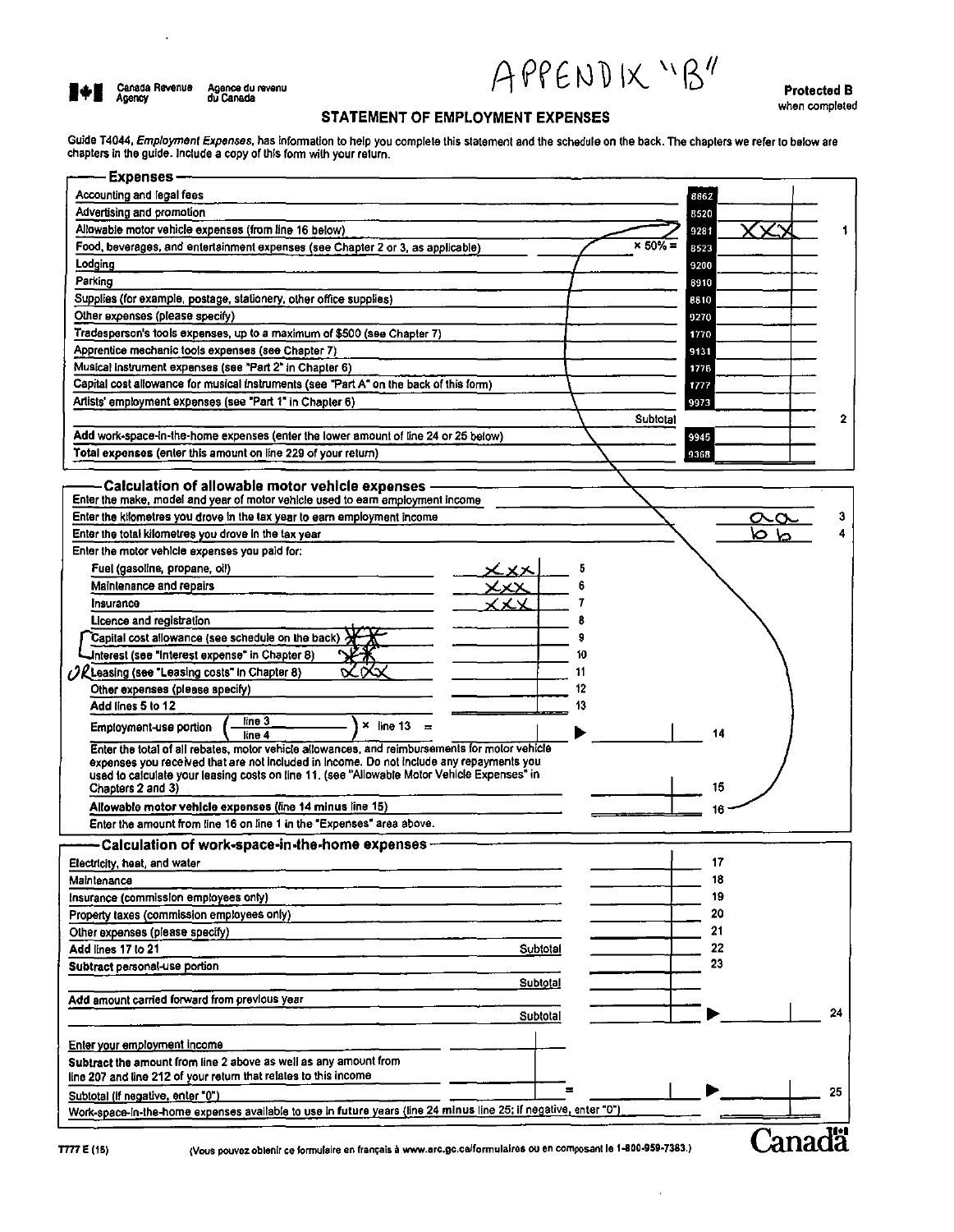For fnformation to help you complete this schedule, see the section called "How to calculate capital cost allowance" in Chapter 9 of Guide T4044, Employment Expenses.

| Class<br>no. | Undepreciated<br>capital cost<br>al the<br>beginning<br>of the year ** | Cost of<br><b>acquisitions</b><br>during the<br>year | Proceeds of<br>disposition<br>during the<br>year | Undepreciated<br>capital cost after<br>acquisitions and<br>dispositions<br>${col.2 - 3 - 4}$ | Adjustments for<br>current-year<br>acquisitions<br>$(1/2 \times (col. 3 - 4))$<br>(if negative, enter<br>-01 | Base amount for<br>capital cost<br>allowance claim<br>$(cot. 5 - 6)$ | 8<br>Rate<br>% | Capital cost<br>allowance<br>(CCA) for the<br>year<br>(col $7 \times 8$ or a<br>lesser amount) | 10<br>Undepreciated<br>capital cost at the<br>end<br>of the year<br>$(col. 5 - 9)$ |
|--------------|------------------------------------------------------------------------|------------------------------------------------------|--------------------------------------------------|----------------------------------------------------------------------------------------------|--------------------------------------------------------------------------------------------------------------|----------------------------------------------------------------------|----------------|------------------------------------------------------------------------------------------------|------------------------------------------------------------------------------------|
| 8            |                                                                        |                                                      |                                                  |                                                                                              |                                                                                                              |                                                                      | 20%            |                                                                                                |                                                                                    |

• Class 8 lnctudes musical instruments. Class 10 includes all vehicles that meet the definition of a motor vehicle, except for a passenger vehicle included in Class 10.1 (see "Part B" below).

\*\* This amount must be reduced by the portion of any goods and services tax/harmonized sales lax (GST/HST) rebate received in the year that relates to CCA on the vehicle or musical instrument.

# Part B-Class 10.1 -----------------------------------,

• For details about the Class 10.1 limils, see Chapter 9 of Guide T4044, Employment Expenses.

• Lisi each passenger vehicle on a separate line.

| Date<br>acquired | Cost of<br>vehicle | <b>Class</b><br>no. | Undepreciated<br>capital cost at<br>the beginning<br>of the year * | Cost of<br>acquisitions<br>during the<br>year | Proceeds of<br>disposition<br>during this year | Base amount<br>for capital cost<br>allowance<br>claim ** | 6<br>Rale<br>% | Capital cost<br>allowance (CCA)<br>for the year<br>(col. $5 \times 6$ , or a<br>lesser amount) | Undepreciated<br>capital cost at the<br>end of the year<br>$(cot 2 - 7)$ or<br>col, $3 - 7$ ) *** |
|------------------|--------------------|---------------------|--------------------------------------------------------------------|-----------------------------------------------|------------------------------------------------|----------------------------------------------------------|----------------|------------------------------------------------------------------------------------------------|---------------------------------------------------------------------------------------------------|
|                  |                    | 10.1                |                                                                    |                                               |                                                |                                                          | 30%            |                                                                                                |                                                                                                   |
|                  |                    | 10.1                |                                                                    |                                               |                                                |                                                          | 30%            |                                                                                                |                                                                                                   |
|                  |                    | 10.1                |                                                                    |                                               |                                                |                                                          | 30%            |                                                                                                |                                                                                                   |
|                  |                    |                     |                                                                    |                                               |                                                |                                                          | <b>TOTAL</b>   |                                                                                                |                                                                                                   |

- This amount must be reduced by the portion of any GST/HST rebate received in the year that relates to CCA on the vehicle.
- \*\* a. Enter the amount from column 2 in column 5 if you owned the vehicle in the previous year and still owned it at the end of the current year.
	- b. Enter 1/2 of the amount from column 3 in column 5 if you bought the vehicle in the current year and still owned it at the end of the current year.
	- c. Enter 1/2 of the amount from column 2 in column 5 if you sold the vehicle in the current year and you owned the vehicle at the end of the previous year.
	- d. If you bought and sold a Class 10.1 vehicle in the current year, enler "O" in column 5 for that vehicle.
- \*\*\* Enter "O" in column 8 for the year you sold or traded a Class 10.1 vehicle, since the recapture and terminal loss rules do not apply.

See the privacy notice on your return.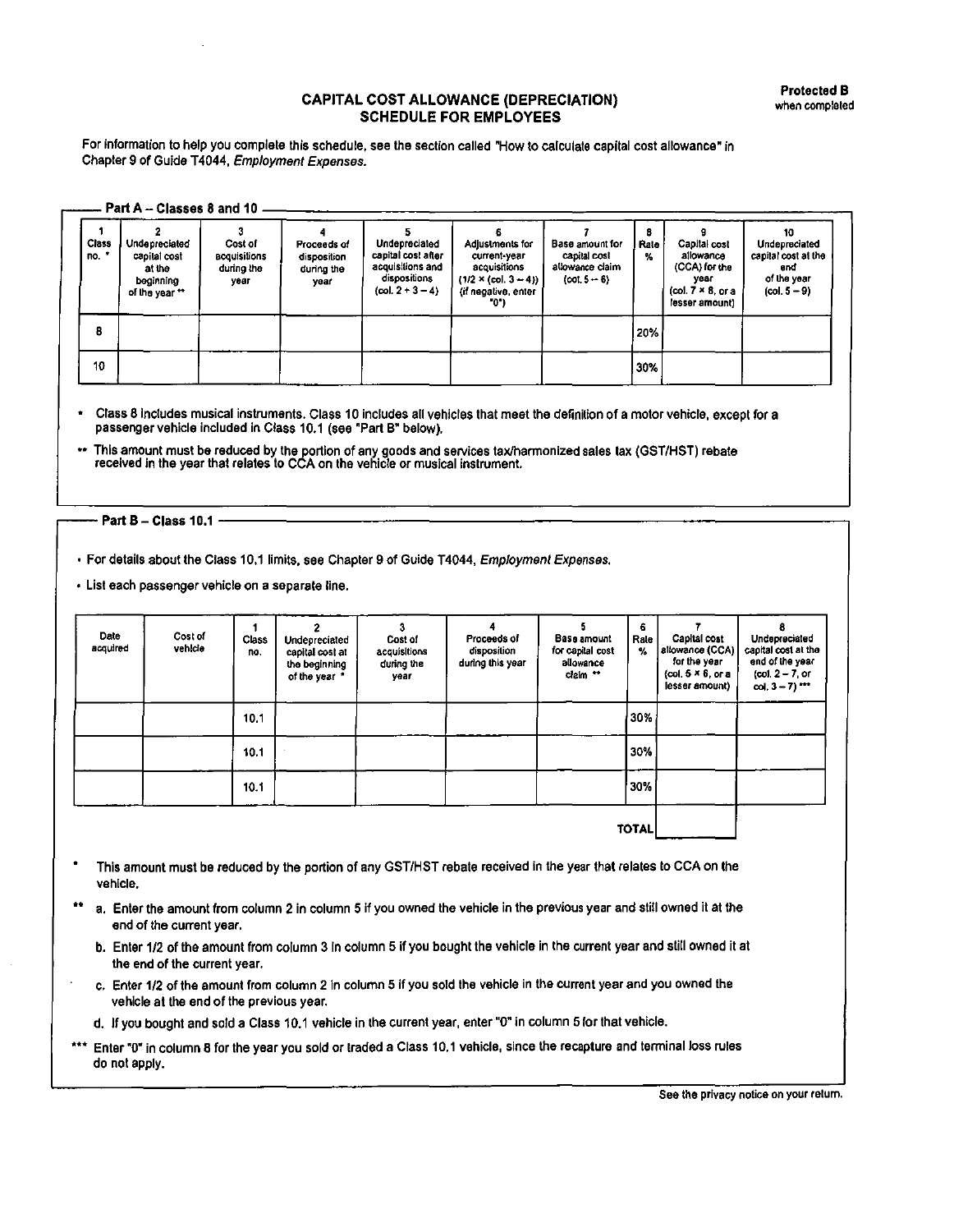

Protected B when completed

# Request for Taxpayer Relief - Cancel or Waive Penalties or Interest

Please read the "Information to help you complete this form" on page 4.

 $APPENDIX "C"$ 

#### Section 1 - Identification

| Taxpayer name      |                                | Account number(s) for this request          |  |  |  |
|--------------------|--------------------------------|---------------------------------------------|--|--|--|
|                    |                                | Individual: social insurance number         |  |  |  |
|                    |                                |                                             |  |  |  |
| Mailing address    |                                | Employer:                                   |  |  |  |
|                    |                                | $R \upharpoonright P$                       |  |  |  |
|                    |                                | <b>GST/HST</b> registrant:                  |  |  |  |
|                    |                                | R T                                         |  |  |  |
|                    |                                | Corporation:                                |  |  |  |
|                    |                                | R   C                                       |  |  |  |
| City               | Prov./Terr./State              | Other: account number, type of return, etc. |  |  |  |
| Postal or zip code | Country (if other than Canada) |                                             |  |  |  |
| Telephone:<br>Home |                                | Work                                        |  |  |  |

#### Section 2 - Details of request

| 1. Type of request:                        |                                                             |
|--------------------------------------------|-------------------------------------------------------------|
| a)                                         |                                                             |
| b)                                         |                                                             |
|                                            |                                                             |
| 2. Reason(s):                              |                                                             |
| Indicate the reason(s) for your request.   |                                                             |
| Canada Revenue Agency error                | Natural or human-made disaster                              |
| Canada Revenue Agency delay                | Death/accident/serious illness/emotional or mental distress |
| Financial hardship/inability to pay        | Civil disturbance                                           |
| Other circumstances: Specify. ____________ |                                                             |
|                                            |                                                             |
|                                            |                                                             |

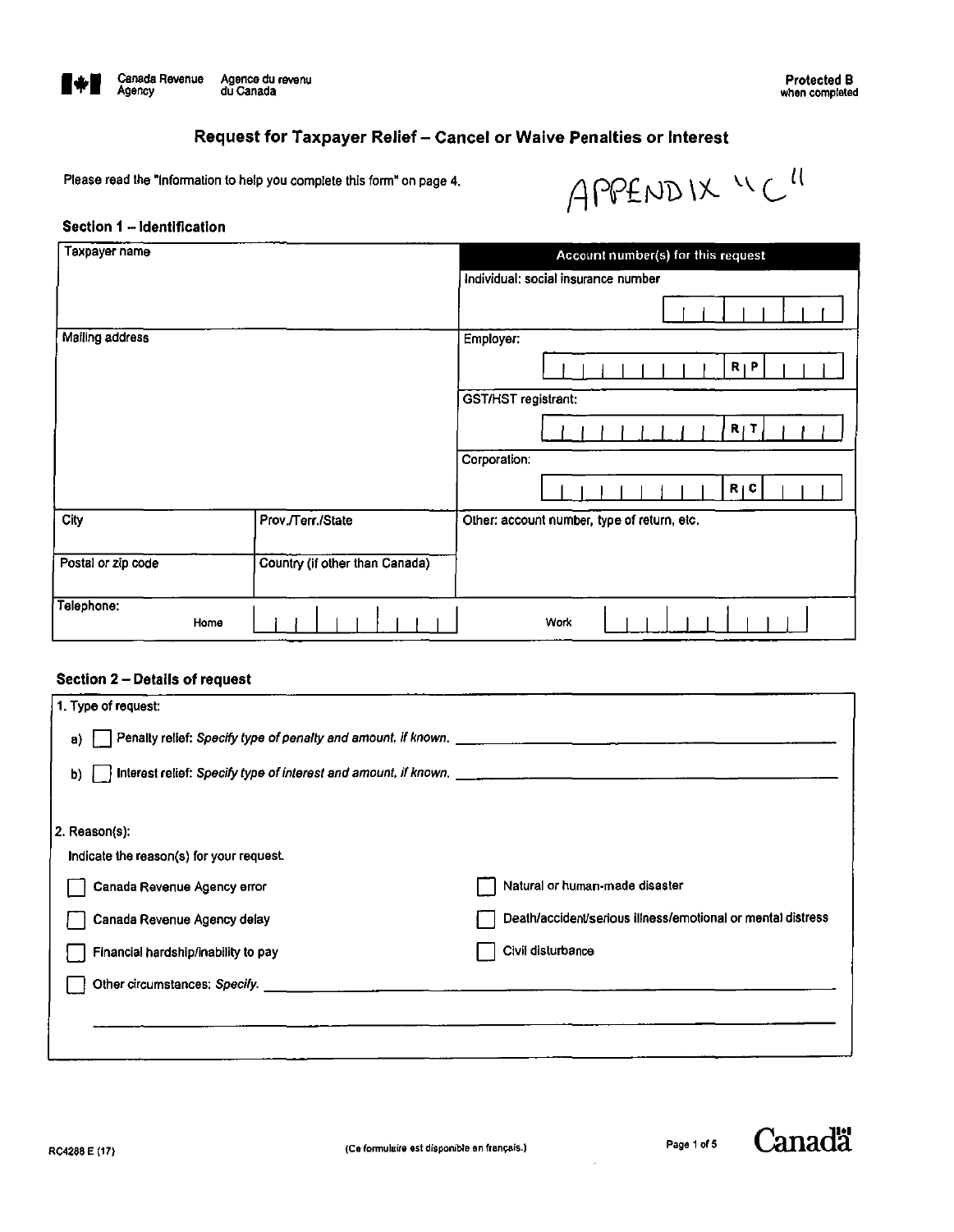# Section 2 - Details of request (continued) Section 2 - Details of request (continued)

| 3. Year(s)/period(s) involved:                                                                                                                                                                                         |
|------------------------------------------------------------------------------------------------------------------------------------------------------------------------------------------------------------------------|
| For individuals/corporations: indicate the taxation year(s)/taxation year-end(s)                                                                                                                                       |
|                                                                                                                                                                                                                        |
|                                                                                                                                                                                                                        |
|                                                                                                                                                                                                                        |
| 4. Second review:                                                                                                                                                                                                      |
| Is this a request for a second review?<br><b>No</b><br>Answer question 5 below<br>Yes<br>Answer question 6 on page 3.                                                                                                  |
| 5. Information to support your request (attach an extra sheet if you need more space):                                                                                                                                 |
| Note: It is important to provide the Canada Revenue Agency (CRA) with a complete and accurate description of your circumstances to<br>explain why your situation merits relief.                                        |
| Describe all the circumstances and facts supporting your request for relief from penalties or interest. Provide a history of events including<br>any steps that you have taken to correct or avoid this tax situation. |
|                                                                                                                                                                                                                        |
|                                                                                                                                                                                                                        |
|                                                                                                                                                                                                                        |
|                                                                                                                                                                                                                        |
|                                                                                                                                                                                                                        |
|                                                                                                                                                                                                                        |
| the control of the company of the                                                                                                                                                                                      |
|                                                                                                                                                                                                                        |
|                                                                                                                                                                                                                        |
|                                                                                                                                                                                                                        |
|                                                                                                                                                                                                                        |
|                                                                                                                                                                                                                        |
|                                                                                                                                                                                                                        |
|                                                                                                                                                                                                                        |
|                                                                                                                                                                                                                        |
|                                                                                                                                                                                                                        |
|                                                                                                                                                                                                                        |
|                                                                                                                                                                                                                        |
|                                                                                                                                                                                                                        |
|                                                                                                                                                                                                                        |
|                                                                                                                                                                                                                        |

 $\sim$